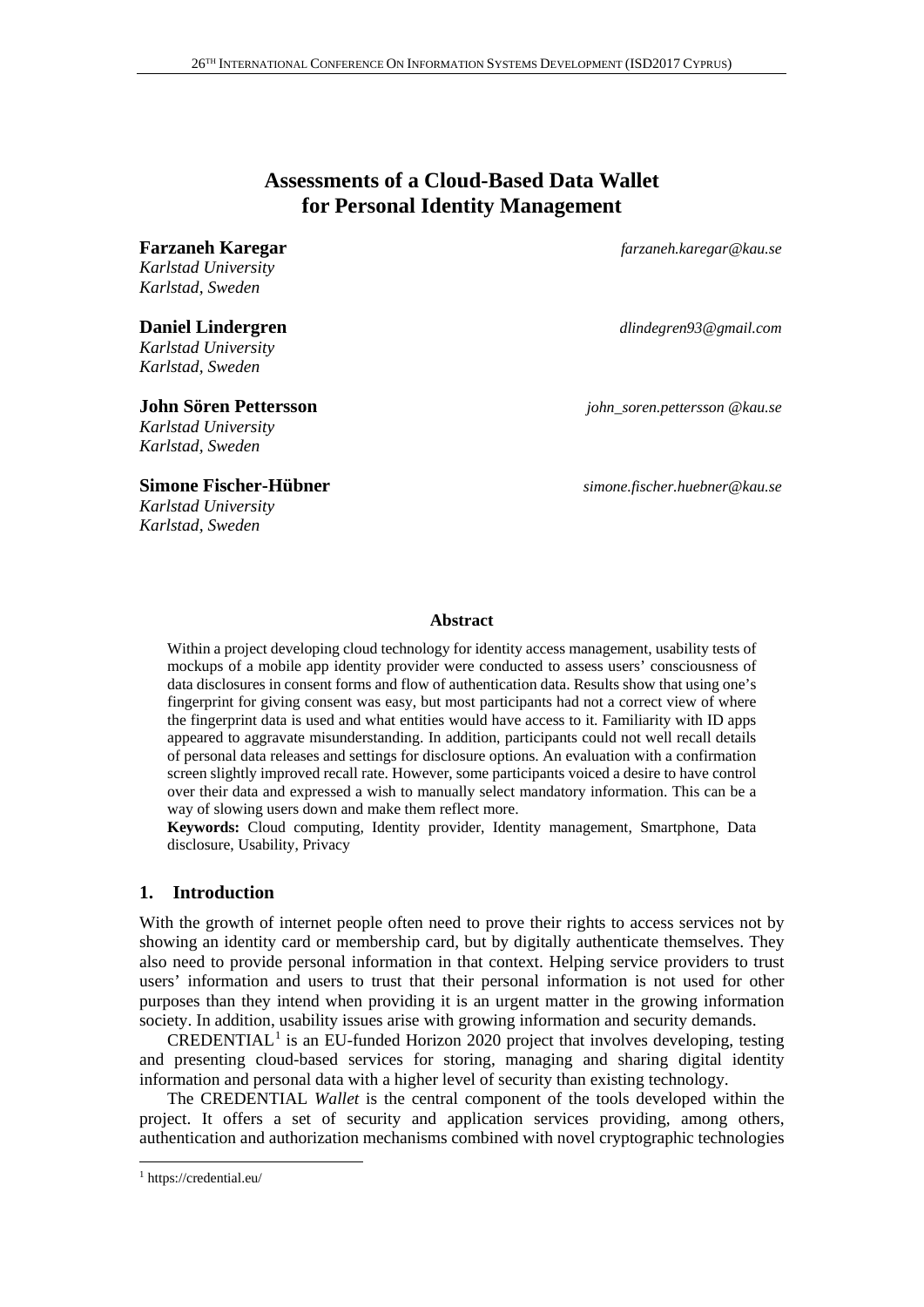like proxy re-encryption and malleable signatures. Some specific pilot cases are developed within the project to demonstrate how the CREDENTIAL technology can be deployed in diverse contexts.

In order to display the CREDENTIAL *Wallet* solution, the demonstrated system has to be equipped with user interfaces (UIs). Besides the pilot-specific user interfaces, there must also be some general user interfaces to demonstrate the functionality. The present study covers a set of three user tests ( $n = 3 \times 20$  participants) made of the core functions of authorization and authentication to which the general user interfaces of the *Wallet* will give access. UI mockups were inserted in interactive prototypes in order to evaluate ordinary Internet users' management and consciousness of data disclosures in consent forms in a mobile app as well as their mental models of the flow of authentication data. The results are of general interests as they demonstrate users' preferences, doubts, and misunderstandings of a type of identity management technology that could possibly be a facilitator in the ever-more digital economy of the world.

This presentation is structured in the following way. Section [2](#page-1-0) gives an overview of the project from which this study stems. In Section [3,](#page-2-0) existing works on protecting users' privacy by improving permission dialogues and users' perceptions of data flow in the context of digital identity providers are described, and we point to lacunas in the body of previous studies. The questions the user tests were addressing are presented in Section [4.](#page-3-0) Section [5](#page-3-1) elaborates on the set-up of the three tests. The results and related discussions, respectively, come in Section [6](#page-5-0) and [7.](#page-8-0) Finally Section [8](#page-9-0) includes conclusion and future works.

## <span id="page-1-0"></span>**2. Background to the Present Study: the CREDENTIAL Project**

The CREDENTIAL project goal is to enable an information sharing network for cloud-based identity information in which *even the identity provider cannot access the data in plain-text*; hence, the CREDENTIAL technology protects the data owner's right to define the right to access her/his personal data. [\[11,](#page-10-0) [15\]](#page-11-0)

CREDENTIAL's basic architecture [\[16\]](#page-11-1) integrates cryptographic mechanisms for users, the *Wallet*, and data receivers (web shops, cloud services, etc.).

- The User owns data that might be securely stored or shared with other account-holders in the CREDENTIAL *Wallet*. An application in the user's smartphone (and other devices) handles cryptographic operations involving the user's private key, such as signing or generating a re-encryption key.
- The *Wallet* is a cloud-based data storage and sharing service ensuring constant availability on the Internet, scalability, and cost effectiveness. It implements a multifactor authentication and authorizes access to data stored. When a re-encryption key is available for some specific set of data as specified by the user, these data can be shared with specified receivers even if the user or his/her client application are not available.
- The Data Receiver, who can be either another person or a service provider, access data stored in the CREDENTIAL *Wallet* or authentication assertions issued by the *Wallet*.

The user authenticates at the *Wallet* to get read and write permissions to her *Wallet* account, which are used to upload signed data and other encrypted data. Upon a data request from, e.g., a web site, the user lets the *Wallet* generate a re-encryption key towards this data receiver and defines a "policy" specifying which data may be disclosed. These disclosure rules are stored in the *Wallet*. A receiver will thus receive encrypted data according to the disclosure rules and is able to decrypt the data (and to verify any digital signature on the disclosed data).

Within the project, three different pilots in the eGovernment, eHealth and eBusiness domains are developed [\[11,](#page-10-0) [16\]](#page-11-1). Some core functionality will appear to any user of the CREDENTIAL technology; the personal *Wallet* account is important and accessed through an app in the data owner's smartphone (several access devices can be defined). The user interfaces of this app can be used to evaluate not only people's ability to use such an app, but also for important general questions concerning people's understanding of consent-giving to datadisclosure and their appreciation of more privacy-friendly single-sign-on solutions than what is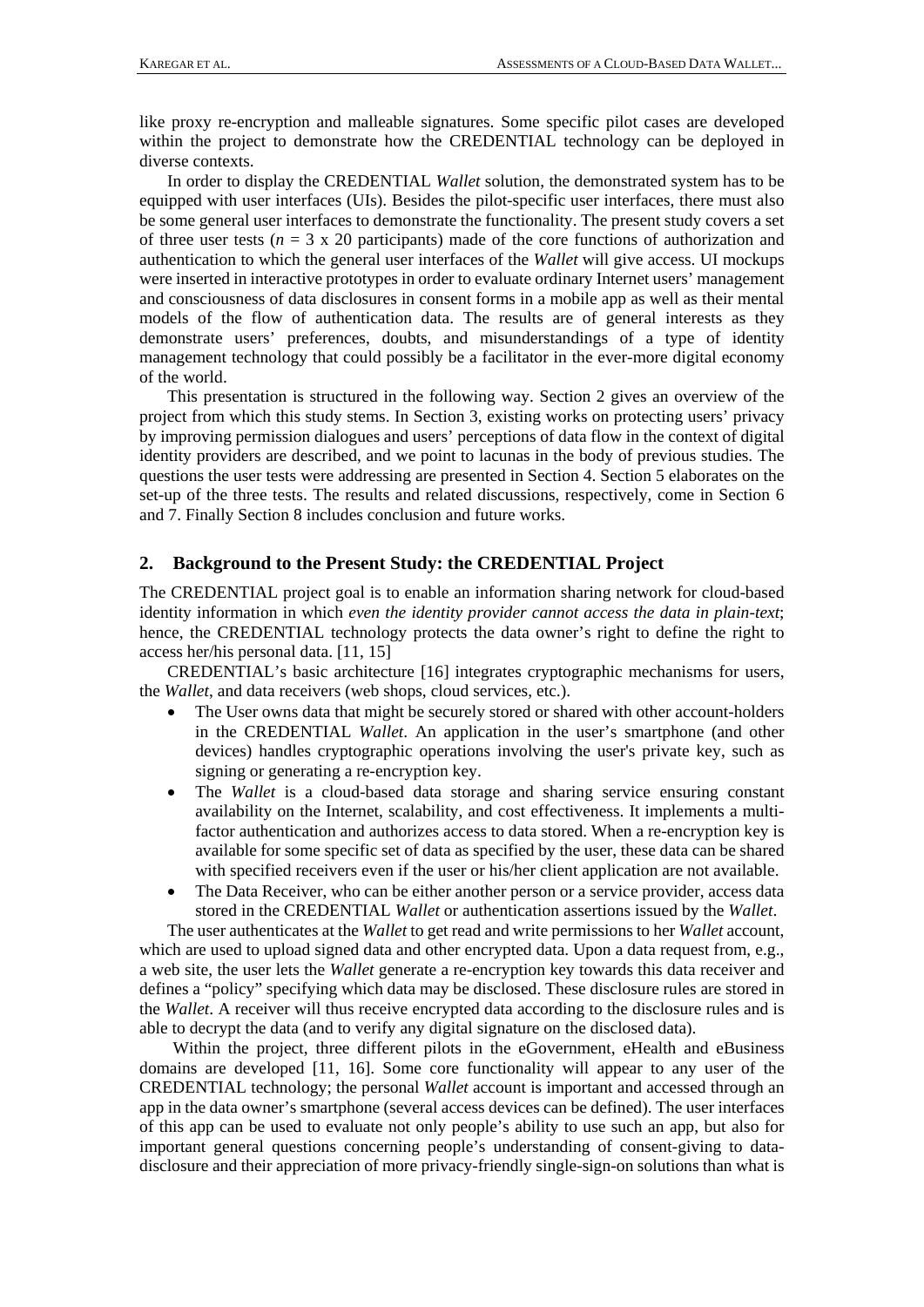presently offered to the general public. Only a fraction has been utilized as yet, but in order to motivate our study the next section will present other studies within the field to highlight identified problems as well as lacunas in the research. In Section 4 we will elaborate on the precise research questions we address here.

## <span id="page-2-0"></span>**3. Previous Studies**

CREDENTIAL *Wallet* supports users with its functionalities in a mobile application acting as an identity provider (IdP) and a data access manager. As mentioned in Section 1, prototyping for a mobile app providing the authentication and authorization functionalities, we aimed at investigating people's understanding of the concept of sign up and sign in to a service provider using a mobile application as an identity provider and their perceptions of the data flow between entities when users share their personal information from the/their *Wallet* and give their consents via authorization dialogues.

Researchers have investigated users' comprehensions and attitudes towards using identity providers (e.g., OpenID or different social network identity providers) on the desktop enumerating some misconceptions and problems regarding understanding the data flow.

The most common in-use identity providers nowadays are social network single-sign-on (SSO) systems like Facebook in first place and Twitter and Google the second [\[26\]](#page-11-2). Hence, work on understanding people's information sharing is mainly focused on Facebook acting as an IdP. Besmer's et al. [\[5\]](#page-10-1) study show that people are not aware of data sharing, its risks and implications using Facebook SSO. Robinson's et al. [\[20\]](#page-11-3) in line with Egelman's work [\[10\]](#page-10-2) showed that people have quite good general understanding of the information sharing using an IdP. However, it could be improved by designing better interfaces and help them to understand the exact information being shared. Also, Bauer et al. [\[4\]](#page-10-3) conclude that people are somewhat aware of the range of attributes passed by the IdP to the service provider but aligned with Egelman's work they emphasized the fact that due to habituation, people do not pay attention to the exact content of the consent forms and have some preconceptions about what is shared.

The number of mobile apps available has exploded over the past few years; many of them request permissions to access private data and resources, like user accounts or location. Users, however, are often unaware of this kind of access even though they must grant the required permissions upon app installation or updating processes. There have been studies on the app permission dialogues which investigate the effects of dialogues on people's decision making and comprehensions and give new suggestions to improve the users' privacy [\[25,](#page-11-4) [17\]](#page-11-5). However, to the best of our knowledge, there is not any previous work on the effectiveness of identity providers' authorization dialogues on the mobile devices to help people understand what they are sharing with which entity, and the users' perceptions of data flow when they use a mobile application as an intermediary to sign up for a service provider.

Considering the problem of sharing information and giving the consent without proper level of knowledge about what is shared in the context of identity providers, some researchers tried to improve front solutions to protect users' privacy by proposing more privacy-friendly designs. For example, Javed and Shehab [\[12,](#page-10-4) [13\]](#page-11-6) utilized eye-tracking techniques, and animation to enforce and catch users' attention towards permissions, and Wang et al. [\[27,](#page-11-7) [28\]](#page-11-8) proposed new interfaces for Facebook authorization dialogue to eliminate the previous problems of the interfaces and improve the awareness and users' control over their personal data.

Besides lack of attention to and understanding of what is shared, people have incorrect security mental models when they use an IdP. Sun's et al. [\[24\]](#page-11-9) and Arianezhad's et al. [\[1\]](#page-10-5) studies show that people believe their identity provider's passwords are shared with service providers. In the CREDENTIAL *Wallet* app, giving consent is done entering a pin code or by a single touch on the Touch ID to scan the fingerprint (only the latter was used in user tests reported below). That is, not only for signing in to the IdP but also for giving consent and confirming the information sharing shown in the authorization dialogue, users should scan their fingerprints (or enter the pin code) as this assures the identity of the user who gives the consent.

This paper reports, thus, on investigations into users' consciousness of data disclosures in consent forms and users' perception of flow of authentication data.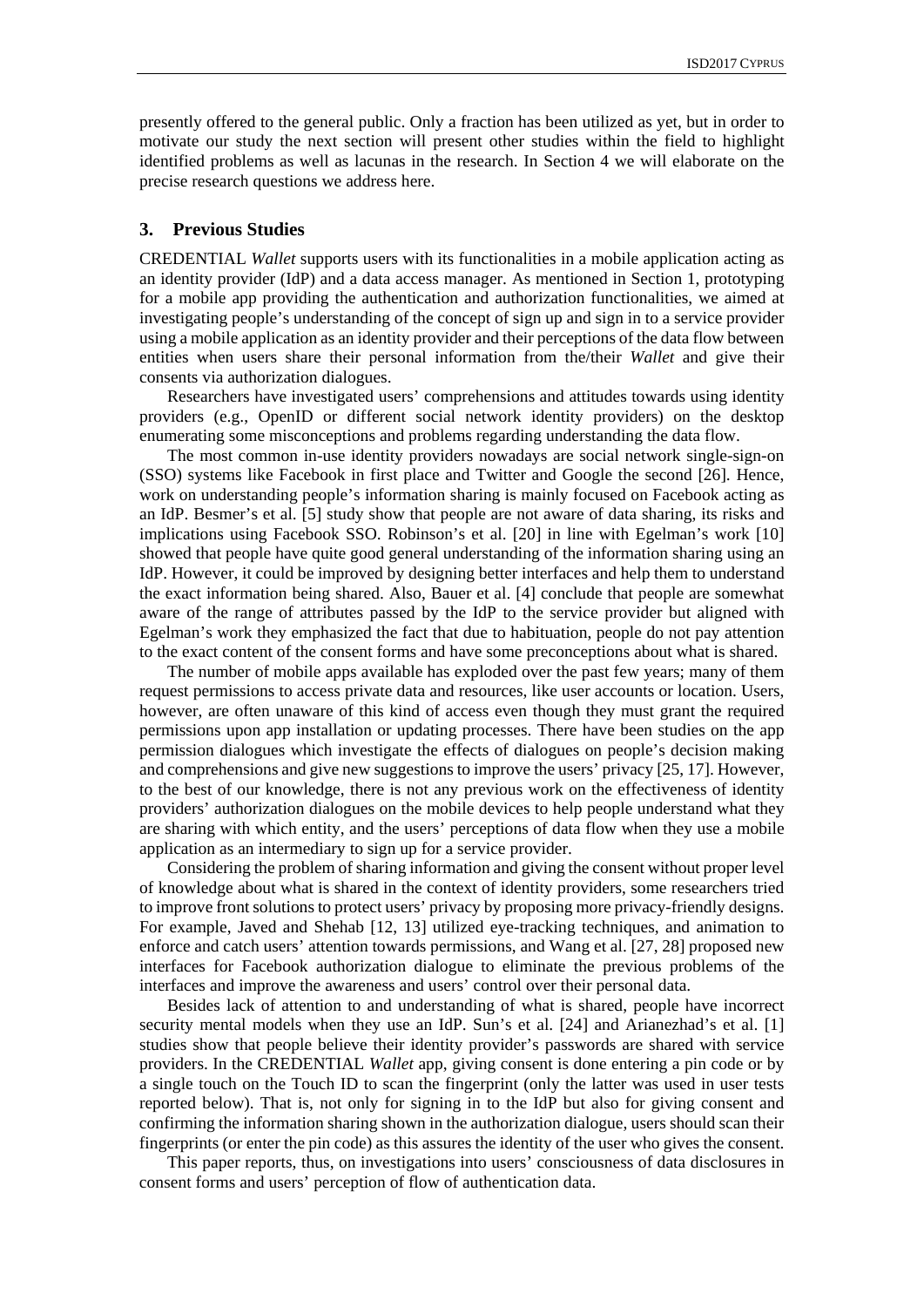## <span id="page-3-0"></span>**4. Evaluation Goals**

Even if a usability study can be thought of as aiming for a swiftly functioning service which users mindlessly can safely use, minimizing task completion times is not the aim in this study, but rather to find what are obstacles for users, especially as concerns their ideas – their mental models – of the solutions developed within the project.

The research focus was twofold:

- User's consciousness of data disclosures in consent forms
- User's mental models of the flow of authentication data

More specifically, some auxiliary questions were developed before tests but also between them, namely:

- i. Do users find this novel solution manageable and attractive?
- ii. Does familiarity with an existing authentication application affect attractiveness?
- iii. What are users' preferences for selection of mandatory data in consent dialogues?
- iv. Do users pay attention to what data they consent to share? (Here: Do users pay enough attention to what data they consent to share to remember these after a few minutes?)
- v. Would an extra confirmation page help them to pay attention?
- vi. What are users' mental models and preferences for authentication method?

For this first evaluation of the CREDENTIAL UIs, we have made three user tests with users recruited outside of the project [\[22\]](#page-11-10). As performance indicators, task completion and duration were used. The SUS scale, i.e., System Usability Scale [\[7\]](#page-10-6), was used for participants' estimation of how manageable and attractive they found the prototyped functionality. The SUS scale consists of 10 statements such as:

> *I think that I would like to use this system frequently. I found the various functions in this system were well integrated.*

The respondents comment by a Likert scale from *Strongly disagree* to *Strongly agree*.

In order to address questions of preferences, experience, and understandability, our usability tests were accompanied by also other questionnaires than the SUS scale.

**User Test 1** was designed for the above general goals and participants were by convenience limited to people in Sweden familiar with the Swedish Mobile BankID<sup>[2](#page-3-2)</sup> (17 out of 20 actually used the Mobile BankID and three others used Desktop BankID) which has the authentication capability of the CREDENTIAL *Wallet* app and is generally used.

**User Test 2** paralleled Test 1: as the participants in Test 1 in general liked the idea of the *Wallet* and had no problems in using the app, a second test was conducted were all participants had to be non-Swedish and unfamiliar with solutions like Swedish BankID. In order to simplify recruitment, the test was again conducted in and around our university, but with exchange students and visiting parents, and guest professors and newly arrived staff.

**User Test 3** was also initiated based on the results from the first test. This time the prototype had an additional screen where participants had to re-confirm which data they authorized the *Wallet* to disclose to a certain receiver. Would this make people more likely to remember disclosure options? (We simplified the test to not include a second task present in Test 1 and 2 where participants were to re-enter a web site and simply sign in, i.e. "authenticate".)

## <span id="page-3-1"></span>**5. User Test Design**

### **5.1. Recruitment of Participants**

The participants were recruited to create a sample that was evenly distributed in regard to age and sex – we did not analyse gender or age influence, but we balanced the sample to neutralize such effects. We set out to find participants with a wider age range than the ordinary students, which otherwise constitute a varied recruitment ground, why we included both students and

<span id="page-3-2"></span> <sup>2</sup> https://www.bankid.com/en/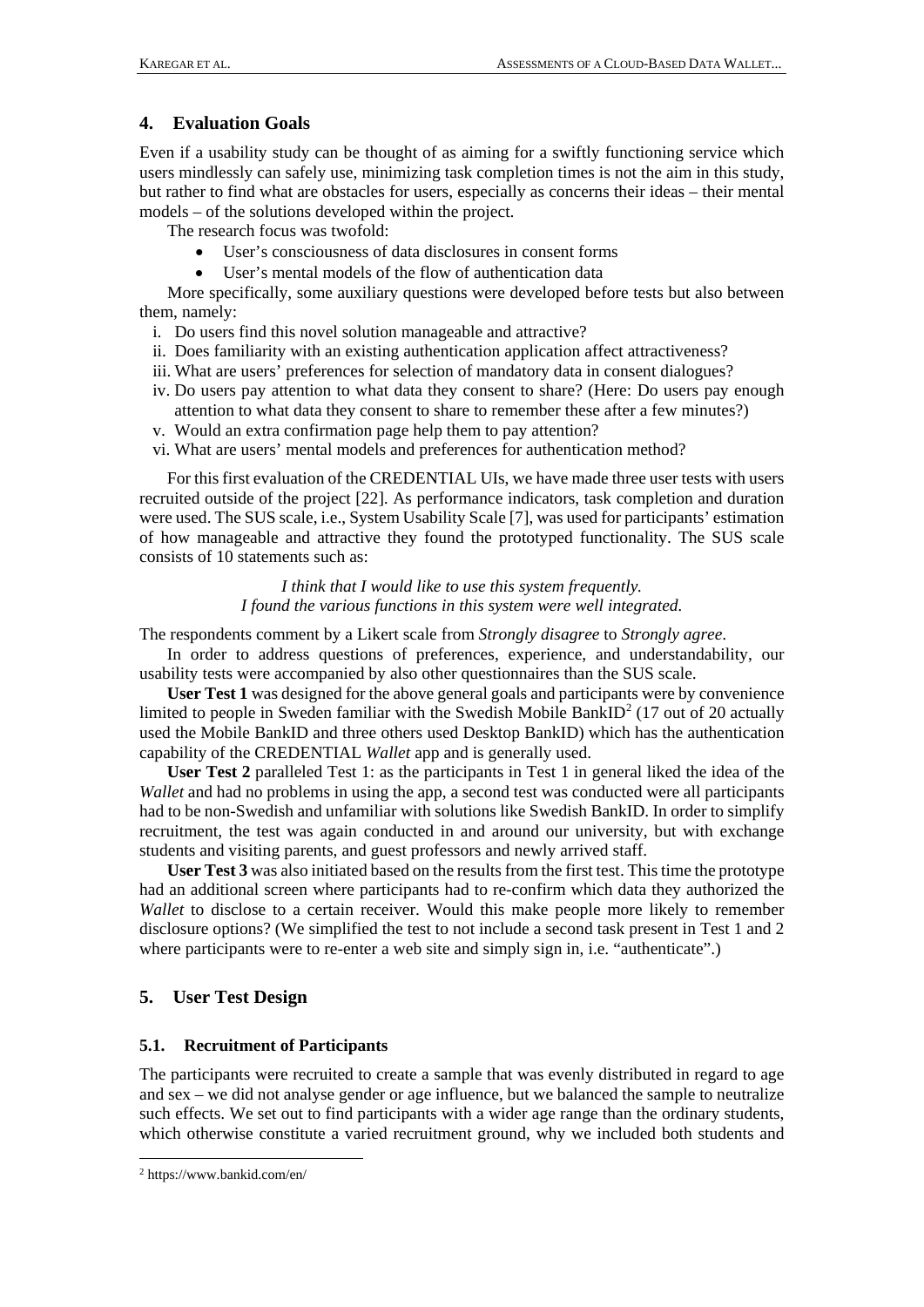<span id="page-4-0"></span>personnel of our university in the sample (thus, age was balanced between young adults and mature adults). Most participants were pursuing their higher education or they had their higher education degrees already, and none of them were from Computer Science and Information Systems Departments but two in User Test 2 had basic computer science knowledge. For each test, 20 participants were recruited, equally distributed between men and women. For age, see **[Table 1](#page-4-0)**.

| <b>Age Group</b> | Test 1 | Test 2 | Test 3 |
|------------------|--------|--------|--------|
| Age 20-29        | 11     | 13     |        |
| Age 30-39        |        |        |        |
| Age 40-49        |        |        |        |
| Age 50-70        |        |        |        |
| Average          | 32.2   | 31.0   | 36.1   |

**Table 1.** Age distribution in the three user tests.

As the most widely used identity providers among Internet users are the single-sign-on solutions provided by social networks, we asked the participants about their familiarity and experience in this context. All of the participants of the first and second user study stated that they had seen social login buttons previously, and more than half of these 40 participants expressed that they use the social login buttons on websites like Spotify, Airbnb, SoundCloud and online TV providers. For the third study, this was not interrogated into as that study was meant to see the effect of the confirmation page on participants' ability to remember what data they ticked for sharing.

#### **5.2. Test Procedure**

The user tests were conducted using the screens for authentication and authorization (to data sharing) made interactive in Axure<sup>[3](#page-4-1)</sup> (Test 1 and 3) and Ozlab<sup>[4](#page-4-2)</sup> (Test 2) on an Android mobile phone and a prototype of a fictitious website for which the participants were asked to pretend they wanted to sign up. Procedures were standardized to avoid bias of moderators/interviewers [\[19\]](#page-11-11). Participants were given a persona with a pre-defined set of personal information showing up in the CREDENTIAL app; by this, participants could feel secure that they were not compromising their own personal details for taking part in the study. Moreover, it allowed full control of what each participant encountered, avouching a standard experience that can be compared between participants [\[14\]](#page-11-12). Thus, users were instructed to perform security-related tasks as the primary (and unreal) task of interaction, but the lack of ecological validity is not severely affecting the comparisons between the different tests as the premises remained the same.

Each session took 20-40 minutes and included an introduction and consent signing, a registration task, a questionnaire about this task including SUS grading, an authentication task (for Test 1 and 2) also followed by the questionnaire, and finally a general questionnaire with demographic data and follow-up questions about using fingerprint and data sharing.

One moderator / interviewer and one note keeper were present during each session.

Besides the SUS form the questionnaires were aimed at investigating if participants paid attention to what personal information they shared with the website from the CREDENTIAL account during the authorization task. We asked about 14 different personal information types including the mandatory and optional information and fingerprint pattern. Moreover, we investigated to what extent the participants noticed the informative links in the UI to receive more information about what happens if they share their data with the website from their CREDENTIAL app. Also, we were interested to see to what extent the participants' mental models and the way they think are compatible with what is happening nowadays when they use an IdP to share their data with other parties.

<span id="page-4-1"></span> <sup>3</sup> <https://www.axure.com/>

<span id="page-4-2"></span><sup>4</sup> <https://www.kau.se/en/ozlab/>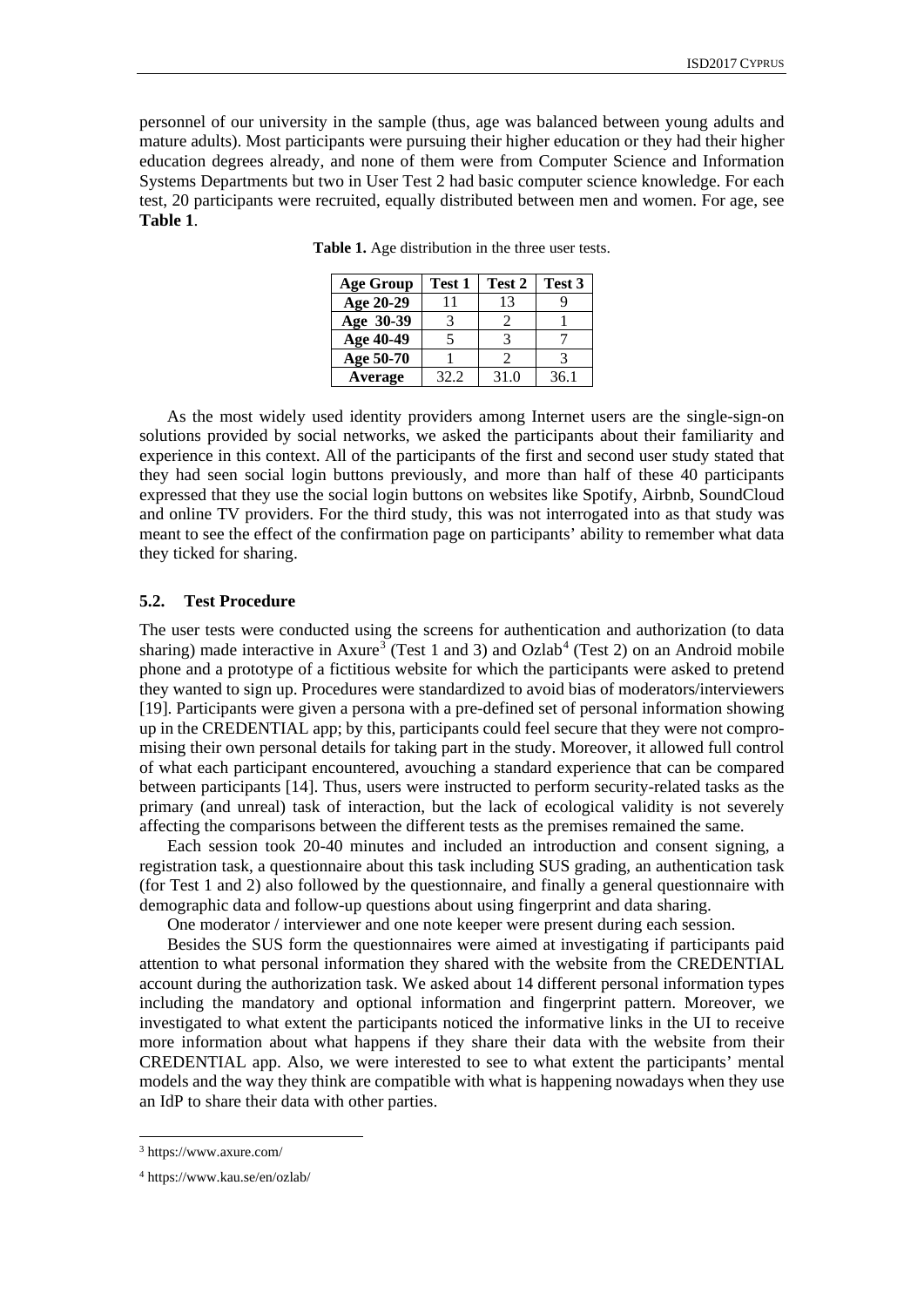## **5.3. Description of Interactive Tasks**

For reproductions of the user interfaces, see [\[8\]](#page-10-7) where data from User Test 1 is reported in detail (the same user interfaces were used in User Test 2 and 3, while an additional re-confirmation page were used in the app mockup in the last test).

Task 1: Participants were asked to sign up (register) to the (fictitious) web site "PhotoHex" using the CREDENTIAL button instead of the Facebook button and manual alternative shown on the same web page. They entered the user name of their persona. Then they had to authenticate to the *Wallet* app on the mobile phone, and received the request from PhotoHex for their name, email address and birthday, and also (optional) profile photo and interest data (in the app mockup "Photography, Feminism, and 23 more" were shown). After ticking at least the mandatory information, they could accept the request by using their fingerprint.

Task 2: Participants in User Test 1 and 2 were furthermore told to imagine re-entering the PhotoHex web site some hours later. Now, they had to sign in (log in) to their PhotoHex account using the CREDENTIAL *Wallet* app. Instead of a data request, the app now showed an authentication request, which was made with a fingerprint click again, just as in the consent in Task 1.

Both tasks ended with the app showing a success screen informing the user to return to the webpage that initiated the request.

## <span id="page-5-0"></span>**6. Results**

## **6.1. Ease of Use and User Experience Metrics**

Almost all 60 participants managed to complete the tasks given to them. In each of the first two user tests, two and three persons had problem in Task1 to find out how to continue; in the third test there was a "Continue" button which no one missed. As for completion time, the tests with two tasks showed a clear decrease in completion time between the two tasks (on average from 100s to 57s in Test 1; from 62s to 44s in Test 2). During the study some participants mentioned that it is always hard when one is using an app for the first time. This show that users are expecting some initial efforts in order to be soon rewarded by a more fluent and quicker use.

Also the SUS values in **[Table 2](#page-5-1)** reflect this: compared to two of the grading scales presented in [\[3\]](#page-10-8) that are based on a high number of answers from different studies, the CREDENTIAL *Wallet* app in its mockup dress was perceived as "Good" which definitively is within the "Acceptable" range. However, other responses showed participants confusing data disclosed with other data. In fact, it was because already User Test 1 demonstrated these good SUS values, that the evaluation went further to not only balancing BankID users/non-users (Test 2) but also to see the effects of a separate confirmation screen where selected data were listed (Test 3).

<span id="page-5-1"></span>

| Test        |        | Test 1 |        | Test 2 | Test 3 |
|-------------|--------|--------|--------|--------|--------|
| <b>Task</b> | Task 1 | Task 2 | Task 1 | Task 2 | Task 1 |
| Aver.       | 75.88  | 81.98  | 78.19  | 85.86  | 78.25  |
| St.dev.     | 11.74  | 11.69  | 13.98  | 12.29  | 18.24  |
| Min.        | 47.50  | 57.50  | 50.00  | 47.50  | 35     |
| Max.        | 95.13  | 97.50  | 100.0  | 100.0  | 100    |

| <b>Table 2.</b> SUS scores after each task. |  |  |
|---------------------------------------------|--|--|
|---------------------------------------------|--|--|

## <span id="page-5-2"></span>**6.2. Expressed Preference for Data Selection**

When asked in the questionnaire after the first task whether they preferred to have to manually tick checkboxes ("i.e., an interface as in the current task") or to have all the mandatory information selected by default, a majority of the participants in the three tests wanted to select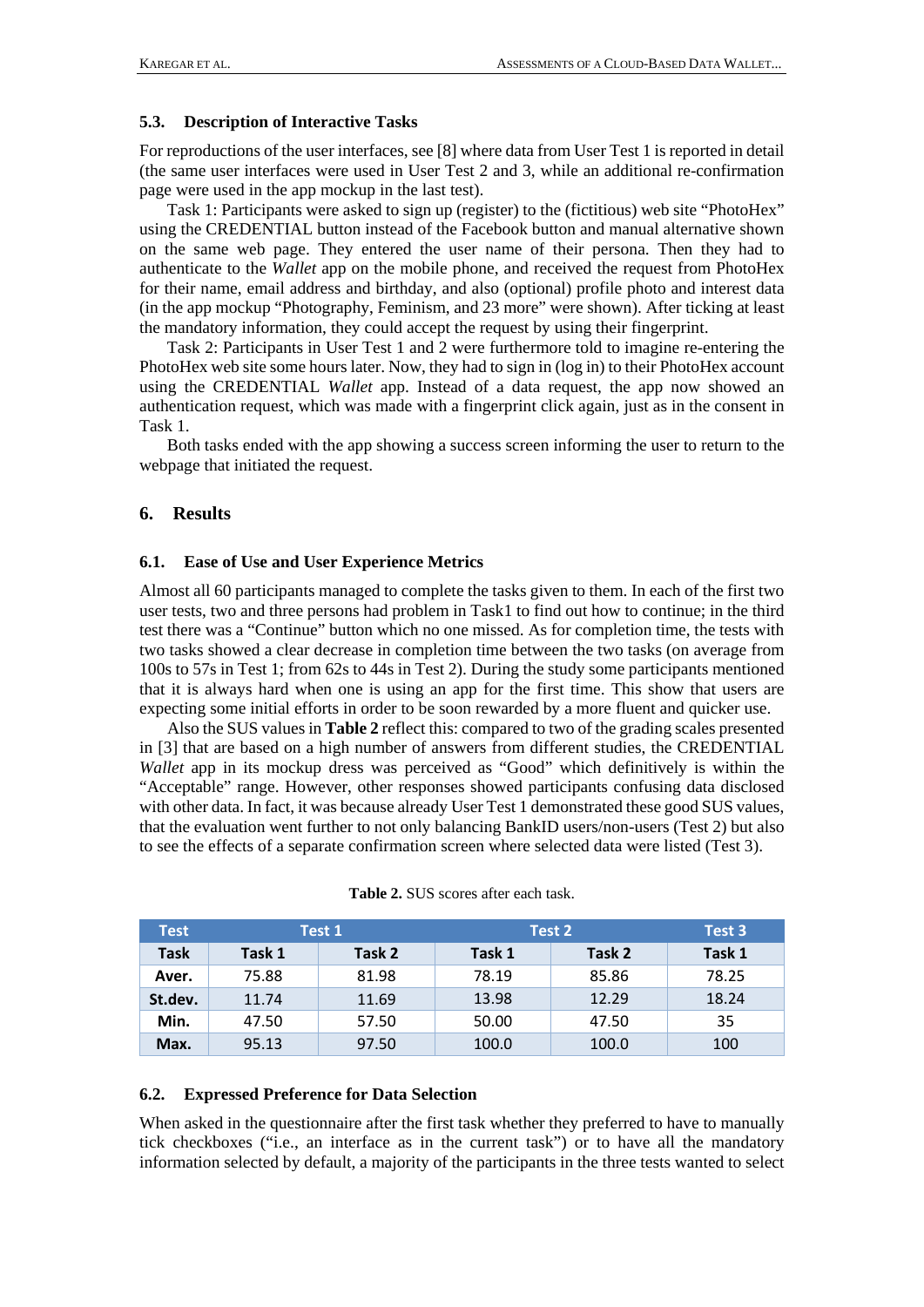the mandatory information manually (15 in Test 1, and 13 in each of Test 2 and 3). This puts the time and SUS values in perspective: speed is not the top priority for many users.

#### <span id="page-6-0"></span>**6.3. Recall of Consents to Data Disclosure**

In line with other studies (Section [3\)](#page-2-0) we found that people do not pay sufficiently attention to details of data releases and settings for disclosure policies.

Only two of the 60 participants could correctly identify in a list of fourteen items what information was shared from the CREDENTIAL app with the website. In the UI prototype of the app, the mandatory information were full name, birthday and email address. All participants accepted the request in the authorization task so all of them shared the information with the website (PhotoHex in the study). However, in Test 1 and 2, a few participants ticked "no" when asked to state if they shared the full name, email address, and birthday. Interestingly, some did not seem to notice that when they shared their birthdays, they implicitly shared their ages: some participants did not have consistent answers for their birthdates and ages. A handful in each test ticked "no" for age but many, especially in Test 2, showed uncertainty and chose "not sure". In Test 1, two participants, who were not sure if the birth date was shared, ticked that the age was shared.

For optional information, some selected to share all the optional information when doing the authorization tasks but not all of them remembered properly what they shared. In Test 2, 12 people shared "interest" but only 3 remembered having done so. Also, some of the people who did *not* share the optional information did not remember correctly if they shared a photo or their interests. Photo sharing was more remembered than sharing interests. For instance, in Test 1, regarding the photo, just two participants answered incorrectly but for sharing the interests five participants were not successful to correctly answer the questions. As an example of test results, **[Table 3](#page-7-0)** shows the numbers of participants in User Test 1 who ticked YES, NO or NOT SURE for each piece of information.

In the list of information types we included items that were not on the authorization screen of the app, such as hometown, credit card number and educational background. Interestingly, some people incorrectly stated that some of this information was shared with the website. Among all the information being asked that was shared or not, people were most successful at remembering about sharing the photo and were most unsuccessful at understanding if they shared the fingerprint with the website.

Would people fare better if a separate confirmation page was shown in order to re-inforce the impression of the selected data? User Test 3 was designed for this comparison. Before calculating ratios of successful mentioning of the correct pieces of information, it is important to realise that the ratios are dependent how many alternatives our questionnaire contained. To better report the awareness of participants of personal data being shared we measured the relevance of responses using *precision* and *recall*. Ronen et al. (2013) used these measurements to report people's awareness of data exposures when using a federated identity provider to sign in to websites. Ronen and co-workers defined the precision (P) as the ratio between the number of data types a participant named correctly and the number of data types the participant named, and defined the Recall (R) as the ratio between the number of data types a participant named correctly and the number of data types that were actually transferred to the website.

In order to better see to what degree of certainty people were, we let them tick either "yes", "no", "not sure" for *every* data type. The self-expressed uncertainty averaged to 21%, 30% and 22% in the three tests, i.e. rather high which is interesting and speaks for solutions like the Data Track found in [\[14\]](#page-11-12). The option to tick "not sure" instead of what sometimes might have been "yes" made us calculate precision in two ways. Method One was as Ronen by interpreting "not sure" as "no"; thus only "yes" answers were counted. Method Two calculated for precision all correct "yes" *and* "no" on top of *all* "yes" and "no" per person.

In **[Table 4](#page-7-1)**, the related average, standard deviation, minimum and maximum for recall and precision are reported with bracket around Method One values. "Age" was removed from the table as some respondents might have thought of explicit consent rather than what "Birthday"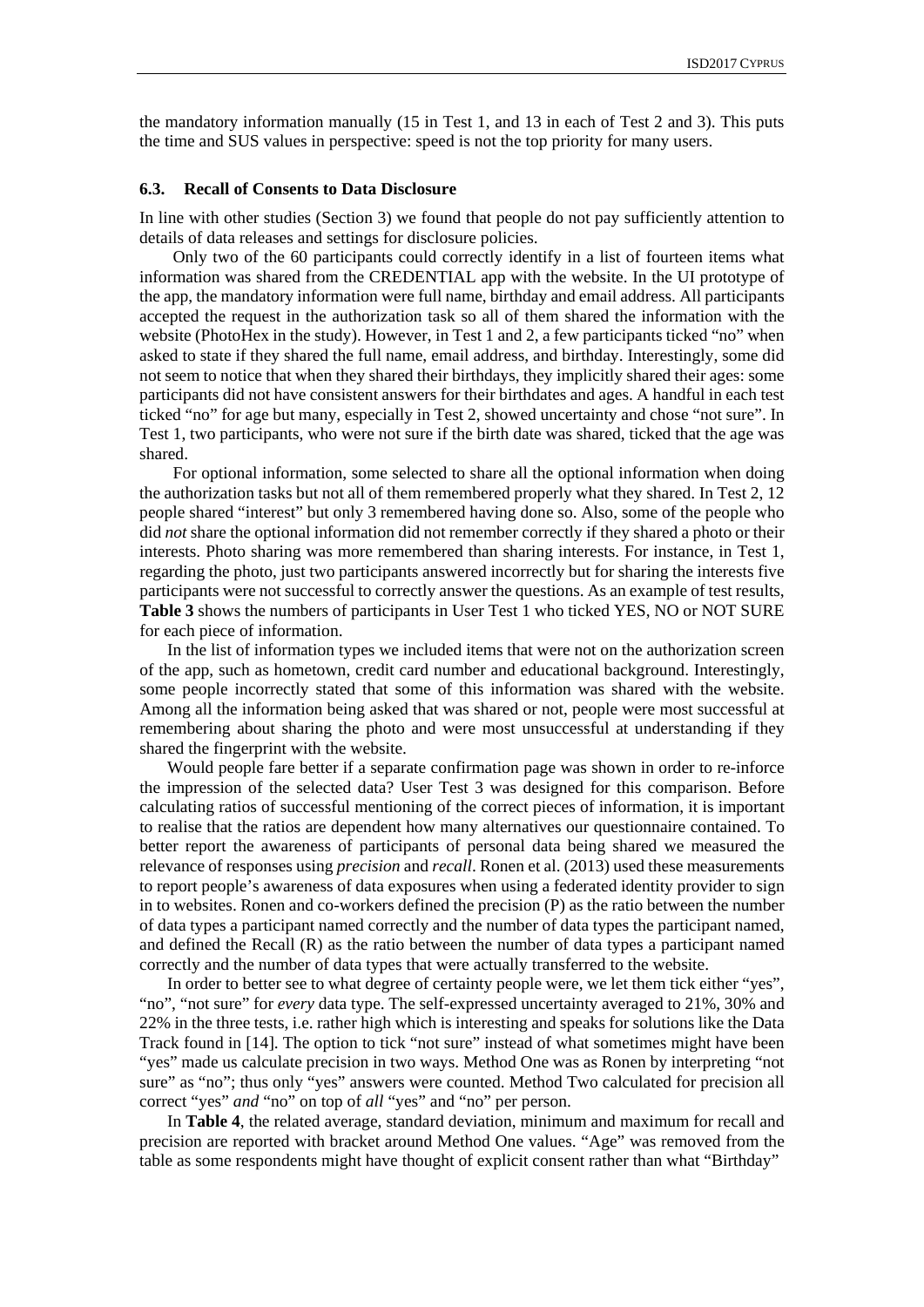<span id="page-7-0"></span>

| <b>Information</b>             | <b>YES</b>     |                  | <b>NO</b>      |                  | <b>NOT</b>     | <b>Sum</b> |
|--------------------------------|----------------|------------------|----------------|------------------|----------------|------------|
|                                | <b>Correct</b> | <b>Incorrect</b> | <b>Correct</b> | <b>Incorrect</b> | <b>SURE</b>    |            |
| Your post address              | N/A            | 4                | 9              | N/A              | 7              | 20         |
| Your full name*                | 15             | N/A              | N/A            | $\overline{4}$   | $\mathbf{1}$   | 20         |
| Your email address*            | 17             | N/A              | N/A            | $\overline{1}$   | $\overline{2}$ | 20         |
| Your educational<br>background | N/A            | 0                | 16             | N/A              | 3              | $19+$      |
| Your fingerprint pattern       | N/A            | 17               | $\overline{2}$ | N/A              | $\mathbf{1}$   | 20         |
| Your home town                 | N/A            | 1                | 11             | N/A              | 8              | 20         |
| The city in which you<br>live  | N/A            | $\mathbf{1}$     | 11             | N/A              | 8              | 20         |
| Your birthday*                 | 14             | N/A              | N/A            | 3                | 3              | 20         |
| A photo of yours**             | 6              | $\overline{2}$   | 12             | $\mathbf{0}$     | $\mathbf{0}$   | 20         |
| Your phone number              | N/A            | $\overline{2}$   | 12             | N/A              | 5              | $19+$      |
| Your interests**               | 4              | $\overline{2}$   | 10             | 3                | $\mathbf{1}$   | 20         |
| Your credit card<br>number     | N/A            | $\mathbf{1}$     | 16             | N/A              | 3              | 20         |
| Your age (* by<br>implication) | 14             | N/A              | N/A            | 3                | 3              | 20         |
| Your mobile device<br>model    | N/A            | 1                | 10             | N/A              | 9              | 20         |

**Table 3.** Distribution of YES, NO and NOT SURE answers in User Test 1.

\* Mandatory information ("Birthday" included year number in the mockup).

\*\* These were presented in the UI as optional choices. Six participants chose to share both photos and interests and one participant shared only the interests. The remaining thirteen selected just the mandatory data.

† One participant forgot to answer.

N/A Not applicable.

implies. (Two participants in Test 1 did not answer to all the questions for data being shared; their responses are excluded from these calculations.) Although the average numbers are not very low, the distribution figures show that many had a rather limited awareness of the data types being transferred. The average recall rate for the 38 participants included in **[Table 4](#page-7-1)** for Test 1 and 2 is 0.74, while Test 3, with its extra confirmation page, had a notably higher Recall rate. Recall rates did not correlate with age  $(R^2 = 0.006$  counted on all 58 participants).

The prototype contained the very common multi-layered approach to present the necessary data for informed consent (for instance, a multi-layered approach is argued by the Art. 29 Working Party [\[2\]](#page-10-9)). The only participant who actually opened the full information did not show any remembrance of this when answering the questionnaire afterward.

**Table 4.** Precision and recall values excluding "Age" (Method One values in brackets)

<span id="page-7-1"></span>

| <b>Test</b> | Test 1     |        | Test 2     |        | Test 3     |        |
|-------------|------------|--------|------------|--------|------------|--------|
|             | Precision  | Recall | Precision  | Recall | Precision  | Recall |
| Average     | 0.80(0.68) | 0.79   | 0.75(0.72) | 0.70   | 0.80(0.68) | 0.86   |
| St.dev.     | 0.14       | 0.22   | 0.18       | 0.17   | 0.14       | 0.18   |
| Min.        | 0.46       | 0.33   | 0.33       | 0.40   | 0.58       | 0.50   |
| Max.        | 1.00       | 1.00   | 1.00       | 1.00   | 1.00       | 1.00   |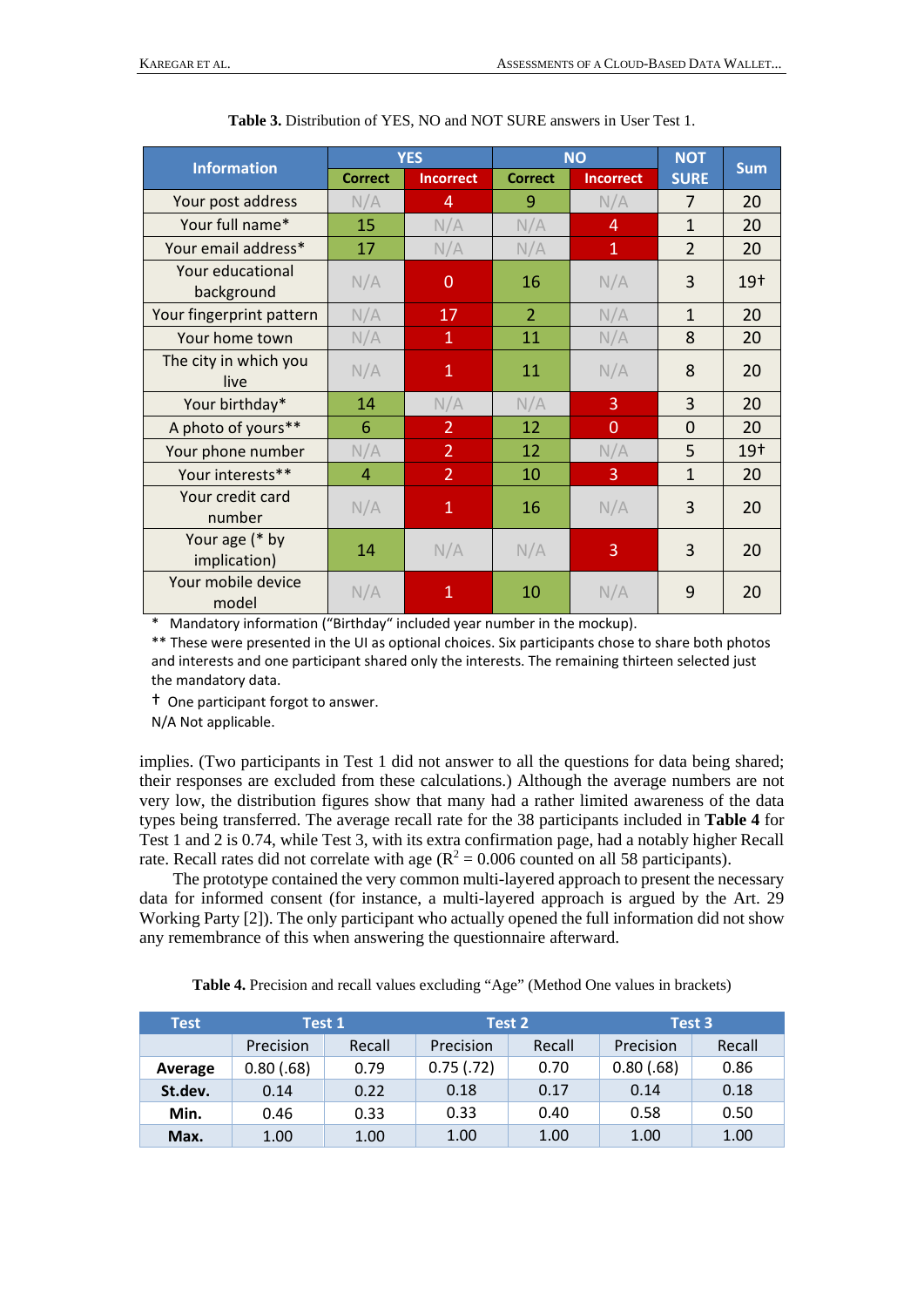## <span id="page-8-2"></span>**6.4. Mental Model and Preference for Authentication via an App**

In User Test 1, most participants seemed to understand that they used the CREDENTIAL *Wallet* mockup to authenticate, but this could depend on their previous experience with a similar solution as explained in Section [4.](#page-3-0) That would bias the conclusion about the acceptability of this technology if not other subjects, for instance from other countries, are included. The User Test 2, however, showed that inexperience of this type of authentication did not affect the SUS values (cf. **[Table 2](#page-5-1)**). User Test 3 merely confirmed previous results.

Nonetheless, some participants were worried about the security and thereby also the privacy because they could not really figure out how it worked. Moreover, the single point of failure, as it is called in the literature, that is if the one and only IdP malfunctions, the user is at loss. This could be a cause to the worries but in fact only a handful participants mentioned this: either that hacking gives wide access to users' info or that dropping the phone inhibits users' access to the CREDENTIAL app.

Using the fingerprint for giving consent (at the same screen requesting for the personal information in authorization dialogue, for example) was from a simple usability perspective not a problem, but from the post-task questions it is obvious that most of the participants did not know that the pattern is processed only locally. **[Table 3](#page-7-0)** shows that in User Test 1, almost all participants (17 out of 20) thought the fingerprint pattern was forwarded to the web service requesting some data. In Test 2, seven people thought so. The mistaken view of authentication data disclosure is reflected in the answers to the last questionnaire in the user tests which included a question "Where do you think that your fingerprint is stored and processed?" [Table 5](#page-8-1) lists the number of respondents that selected one or several of three alternatives.

<span id="page-8-1"></span>

| Where is the<br>fingerprint stored? | Test 1 | Test 2 | Test 3 |
|-------------------------------------|--------|--------|--------|
| Mobile device<br>(correct answer)   |        |        |        |
| <b>CREDENTIAL app</b>               | 11     | 6      |        |
| Mobile and app                      |        |        |        |
| App and website                     |        |        |        |
| Mobile, app, website                |        |        |        |
| Website                             |        |        |        |

**Table 5.** Perceived storage and processing location for fingerprint.

On a question "What do you think about using your fingerprint to agree to share your personal data?", four participants in User Test 1 and thirteen in Test 2 expressed that they did not like to use their fingerprints and said they prefer passwords. One explained that it was not pleasant to give the consent with the fingerprint because it might be saved and used in unwanted ways. Others thought it could be hacked.

### <span id="page-8-0"></span>**7. Discussion**

Like our study, Bauer et al. [\[4\]](#page-10-3) demonstrated that participants' precise understanding of what is sent is not significantly affected by the consent dialogues (instead, as that study indicates, it is affected by their privacy concern level and that they have some preconceptions about what is going to be sent). Egelman's study [\[10\]](#page-10-2) also showed that participants did not read the authorization dialogues and they did not pay attention to the details of the dialogues during the test.

Interestingly, the extra step of being confronted with a confirmation screen, which simply repeated what had already been agreed to, made the recall value rise in Test 3 as well as the minimum values. The recall rate of 0.86 can be compared with 0.74 which is the average for the 38 persons from Test 1 and 2 included in **[Table 4](#page-7-1)**. As neither of these two tests included the confirmation screen, it seems that there are reasons to evaluate the impact of confirmation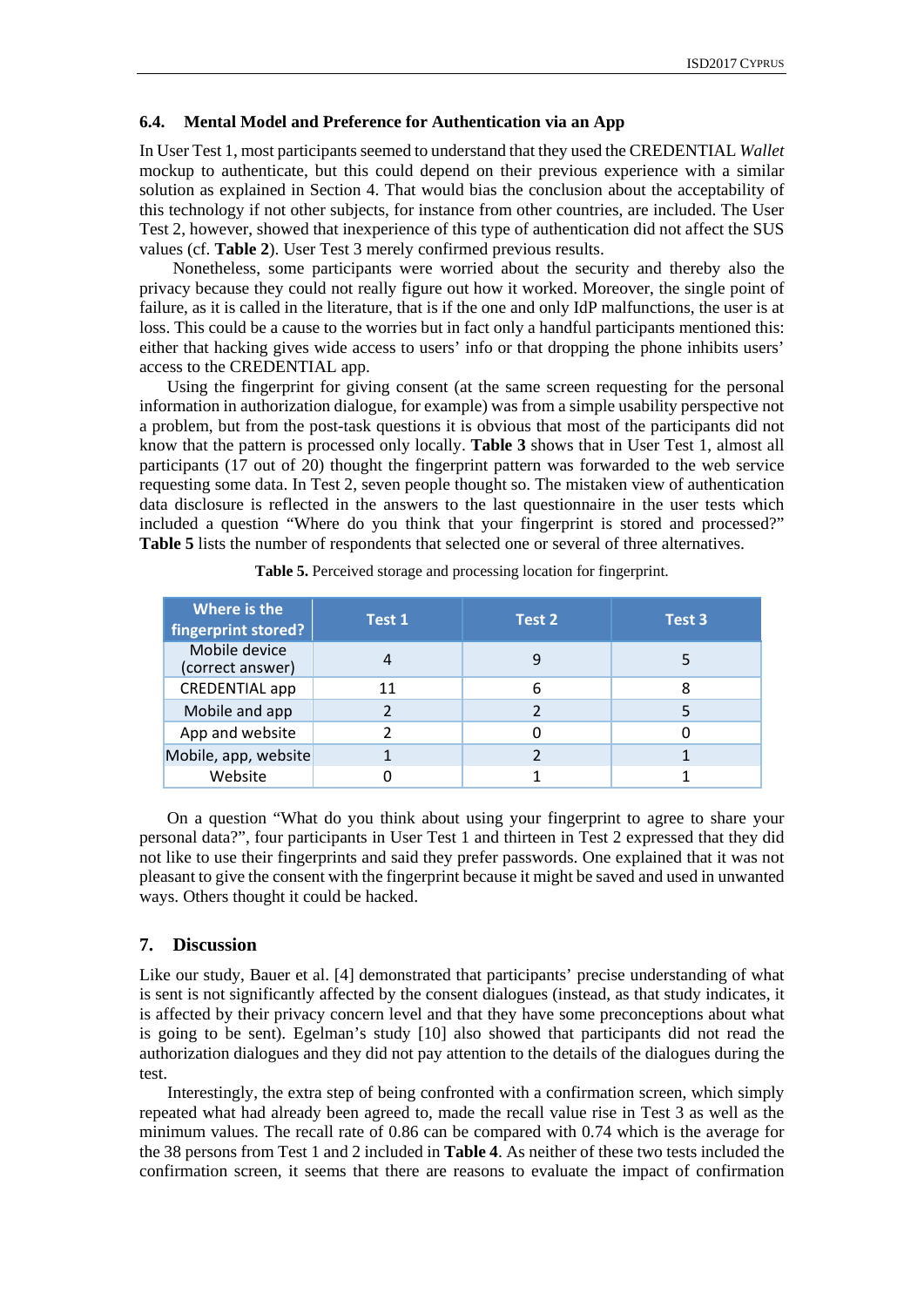screens also in future studies, and possibly leave it as the default option when requests concern several data types, even if users may be able to switch it off.

As mentioned in Section [6.2,](#page-5-2) when asked in the questionnaire after the first task, a majority of the participants in the three tests wanted to select the mandatory information manually. This can be a way of slowing users down and thus make them reflect more. We do not mean that people should feel obstructed, but the design should make people more actively see or choos the data to be disclosed and the conditions for the disclosure. Nevertheless, the results in Section [6.3](#page-6-0) shows that in spite of the selection that our test participants had to do, they had in fact rather vague ideas of what they had "consented" to share with PhotoHex. This principle could be pursued further (as we will do) to see if more explicit action of selections, such as drag-anddrop, would instill a better impression on users' short-term memory.

Even if the data in **[Table 5](#page-8-1)** is not consistent with the numbers on the "fingerprint" row of **Table 3** (which covers Test 1, but similar results were obtained in the other tests), it is anyhow obvious that many people do not understand how "local" this authentication is. The results concerning the fingerprint are in agreement with Sun's et al. [\[24\]](#page-11-9) and Arianezhad's et al. [\[1\]](#page-10-5) studies which show people have incorrect security mental models when using IdPs to sign up. But more investigations are needed to see if the problem is related to using the fingerprint for giving consent or in general it relates to the lack of knowledge about how fingerprint works on the mobile phones. There are a few works on users' experiences, attitudes, and adoption decisions scanning the fingerprint to unlock their mobile devices [\[6\]](#page-10-10). There seem to be no works on users' understanding and perceptions of fingerprint when it is used in the context of identity providers to give consent or on users' opinions about who can access their fingerprint patterns when it is used to unlock an app on their phones.

The Swedish respondents in Test 1 and 3 seem to be more ill-informed than the foreign visitors to Sweden in Test  $2<sup>5</sup>$  $2<sup>5</sup>$  $2<sup>5</sup>$ . This was not really why we conducted the tests, but the results raise intriguing questions. Can the cause be the Mobile BankID? Do the users trust the app that the banks trust? Whatever the cause for the misunderstanding, the implication can be seen in answers to other questions. For example, the data briefly accounted in last paragraph of Section [6.4](#page-8-2) point to a hesitance to embrace the fingerprint method. There is an immediate remedy: in order to follow the Android standard, the UI should contain alternatives, for instance a pin code. Of course, this can be elaborated further: will users think that the pin code is sent to web services?

While comprehension is most important, ease of use is of interest as it will affect adoption [\[9\]](#page-10-11). Ruoti et al. [\[23\]](#page-11-13) have studied the usability of seven authentication systems including federated single sign-on systems like Google OAuth 2.0 and Facebook Connect. In their study, they defined three groups of authentication techniques and the method which won in each group was also compared and tested for SUS score with the winners of the two other groups. In the final analysis, Google OAuth was the winner between different technologies with the SUS score of 75. Our average SUS scores for the CREDENTIAL app, both for authentication and authorization task, align with Ruoti's study.

#### <span id="page-9-0"></span>**8. Conclusions: Way Forward for Identity Access Management GUI Design**

In sum, further evaluation is required concerning how people would understand what data are needed, how to select these, and what data are actually sent. Our results suggest that a confirmation screen can be a default option in authorization (consent) dialogues.

The desire expressed by many to select the mandatory information manually can be explored as a way of slowing users down, and make them reflect more.

Also, user evaluation should be wanted of more compound data disclosure from cloudbased wallets. Projections as in the CREDENTIAL project [\[8\]](#page-10-7) to use secure data sharing also for authorization requests concerning file-based data (documents such as signed documents and

<span id="page-9-1"></span> <sup>5</sup> Despite the non-random sampling, attempting an hypothesis test comparing proportions π of persons answering correctly with H<sub>0</sub>:  $\pi_{\text{BankID}} - \pi_{\text{no}} = 0$  and H<sub>1</sub>:  $\pi_{\text{BankID}} - \pi_{\text{no}} < 0$ , one gets at a significance level p < 0.05 that the proportion of non-BankID users answering only "Mobile Device" is larger than the proportion of BankID users doing that. [\[18\]](#page-11-14)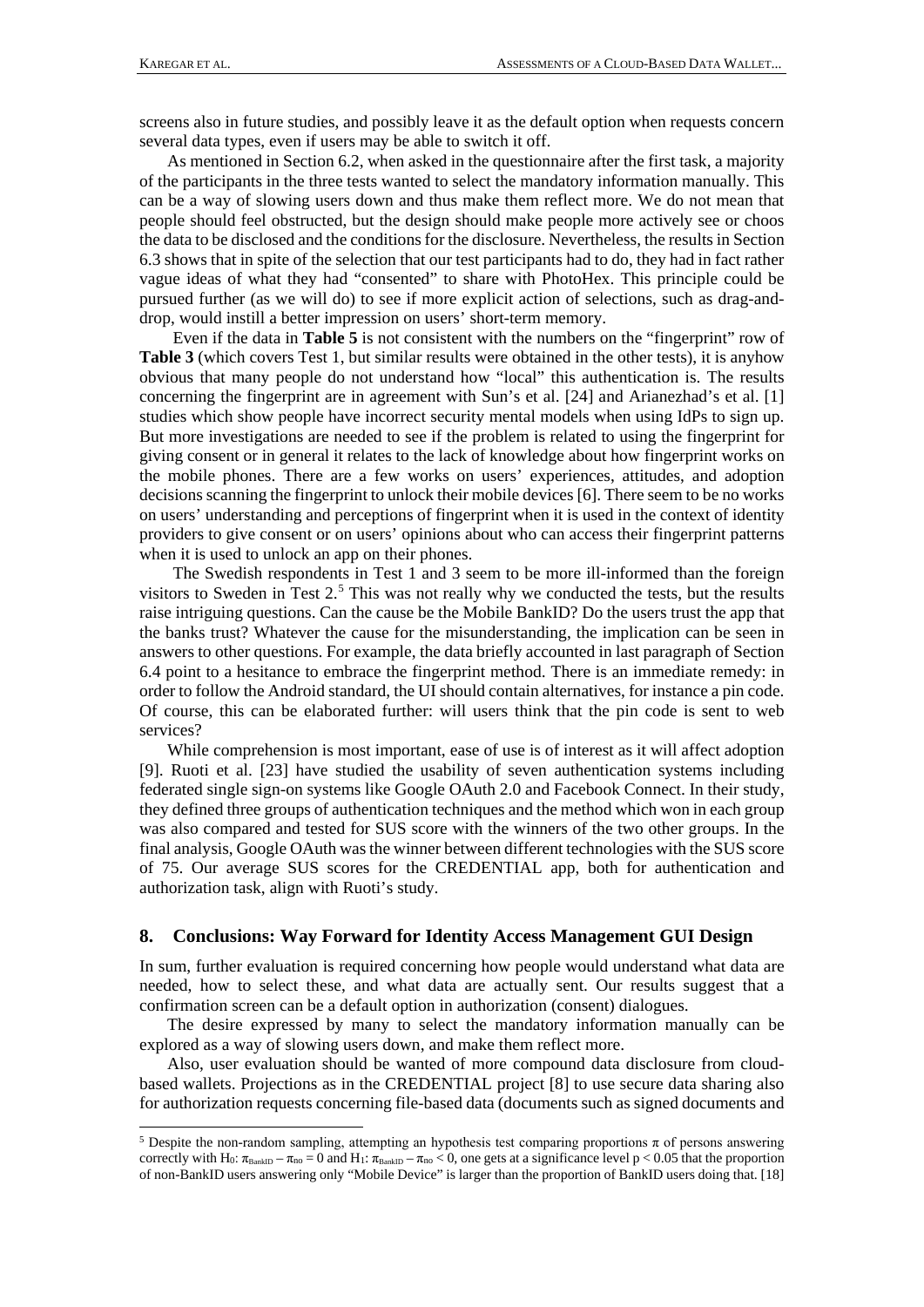health records), will need careful design to avoid that users select wrong files, especially if data are not directly visible in an app for the identity access management.

Fears of single point of failure and other misconceptions are clearly a problem. The comparison of BankID users with others indicates that trust is trust in an actor (bank), not in the system, which can possibly lead to a skewed mental model of what should be trusted. This calls for educating the general public, not only to design user interfaces.

## **Acknowledgements**

This work was made within the H2020 project CREDENTIAL (grant agreement No 653454). The authors want to thank Caroline Kayser and Manuel Gawert who conducted the data collection for the second user test (Farzaneh Karegar and Daniel Lindegren made the original prototypes and conducted the first user test, and Lindegren conducted the third user test), Charlotte Bäccman who reviewed a project report and helped with an initial set of participants, and Dan Larsson who discussed comparing proportions.

## <span id="page-10-5"></span>**References**

- 1. Arianezhad, M., Jean Camp, L., Kelley, T., Stebila, D.: Comparative Eye Tracking of Experts and Novices in Web Single Sign-On. In: Proceedings of the Third ACM Conference on Data and Application Security and Privacy, pp. 105-116. ACM, (2013)
- <span id="page-10-9"></span>2. Art. 29 Data Protection Working Party: Opinion 10/2004 on More Harmonised Information Provisions. (November 25th, 2004). 11987/04/EN WP 100. European Commission (2004)
- <span id="page-10-8"></span>3. Bangor, A., Kortum, P., Miller, J.: Determining what individual SUS scores mean: adding an adjective rating scale. Journal of usability studies, 4(3), 114-123 (2009)
- <span id="page-10-3"></span>4. Bauer, L., Bravo-Lillo, C., Fragkaki, E., Melicher, W.: A Comparison of Users' Perceptions of and Willingness to Use Google, Facebook, and Google+ Single-Sign-On Functionality. In: Proceedings of the 2013 ACM Workshop on Digital Identity Management, pp. 25-36. ACM (2013)
- <span id="page-10-1"></span>5. Besmer, A., Lipford, A. H.: Users' (Mis)conceptions of Social Applications. In: Proceedings of Graphics Interface 2010, pp. 63-70. Canadian Information Processing Society (2010)
- <span id="page-10-10"></span>6. Bhagavatula, C., Ur, B., Iacovino, K., Kywe, S. M., Cranor, L. F., & Savvides, M.: Biometric Authentication on iPhone and Android: Usability, Perceptions, and Influences on Adoption. In: Proc. USEC 2015 (2015)
- <span id="page-10-6"></span>7. Brooke, J.: SUS: a "quick and dirty" usability scale. In P.W.Jordan, B. Thomas, B.A. Weerdmeester, and I.L. McClelland (Eds.) Usability Evaluation in Industr, pp. 189- 194. London: Taylor and Francis (1996)
- <span id="page-10-7"></span>8. D3.1 UI prototypes V1. Deliverable from the project CREDENTIAL (2017). Available at: credential.eu/publications/deliverables/d3-1-ui-prototypes-v1/
- <span id="page-10-11"></span>9. Davis, F. D.: Perceived usefulness, perceived ease of use, and user acceptance of information technology. MIS Quarterly 13(3), 319-339 (1989)
- <span id="page-10-2"></span>10. Egelman, S.: My Profile is My Password, Verify Me!: the Privacy/Convenience Tradeoff of Facebook Connect. In: Proceedings of the SIGCHI Conference on Human Factors in Computing Systems, pp. 2369-2378. ACM (2013)
- <span id="page-10-0"></span>11. Hörandner, F., Krenn, S., Migliavacca, A., Thiemer, F., Zwattendorfer, B.: CREDENTIAL: A Framework for Privacy-Preserving Cloud-Based Data Sharing. In Availability, Reliability and Trust – ARES 2016*. DOI 10.1109/ARES.2016.79*. (2016)
- <span id="page-10-4"></span>12. Javed, Y., Shehab. M.: Investigating the Animation of Application Permission Dialogs: A Case Study of Facebook. In: International Workshop on Data Privacy Management, pp. 146-162. Springer International Publishing (2016)